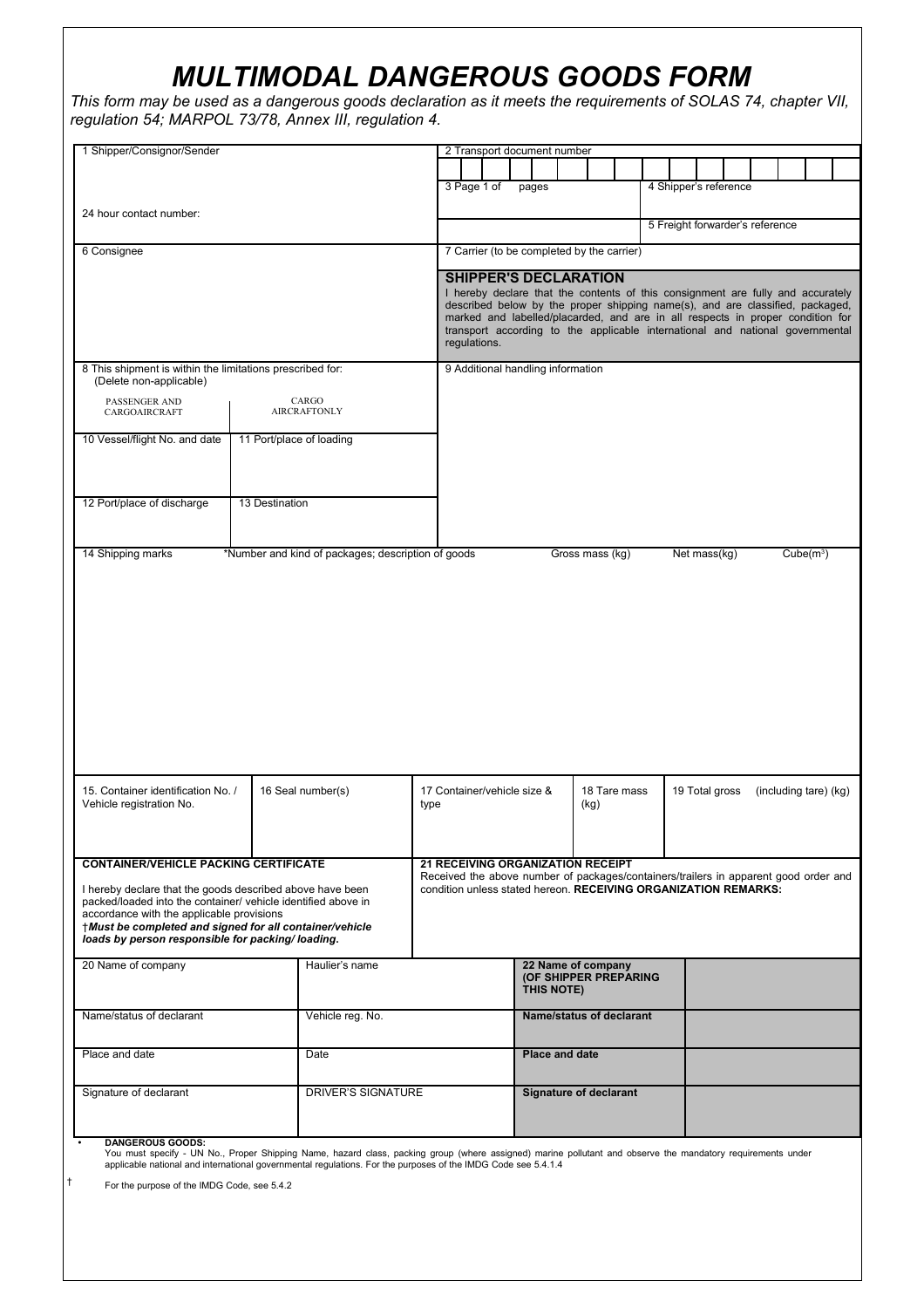| 1 Shipper/Consignor/Sender |                                                 | 2 Transport document number |                 |         |              |                                 |                       |  |  |  |  |  |  |
|----------------------------|-------------------------------------------------|-----------------------------|-----------------|---------|--------------|---------------------------------|-----------------------|--|--|--|--|--|--|
|                            |                                                 |                             |                 |         |              |                                 |                       |  |  |  |  |  |  |
|                            |                                                 | 3 Page                      | $\overline{of}$ | $pages$ |              |                                 | 4 Shipper's reference |  |  |  |  |  |  |
|                            |                                                 |                             |                 |         |              | 5 Freight Forwarder's reference |                       |  |  |  |  |  |  |
| 14 Shipping marks          | No. and kind of packages; description of goods* | Gross Mass                  |                 |         | Net Mass     |                                 | Cube $(m^3)$          |  |  |  |  |  |  |
|                            |                                                 | (kg)                        |                 |         | (kg) 6175.00 |                                 |                       |  |  |  |  |  |  |
|                            |                                                 |                             |                 |         |              |                                 |                       |  |  |  |  |  |  |
|                            |                                                 |                             |                 |         |              |                                 |                       |  |  |  |  |  |  |
|                            |                                                 |                             |                 |         |              |                                 |                       |  |  |  |  |  |  |
|                            |                                                 |                             |                 |         |              |                                 |                       |  |  |  |  |  |  |
|                            |                                                 |                             |                 |         |              |                                 |                       |  |  |  |  |  |  |
|                            |                                                 |                             |                 |         |              |                                 |                       |  |  |  |  |  |  |
|                            |                                                 |                             |                 |         |              |                                 |                       |  |  |  |  |  |  |
|                            |                                                 |                             |                 |         |              |                                 |                       |  |  |  |  |  |  |
|                            |                                                 |                             |                 |         |              |                                 |                       |  |  |  |  |  |  |
|                            |                                                 |                             |                 |         |              |                                 |                       |  |  |  |  |  |  |
|                            |                                                 |                             |                 |         |              |                                 |                       |  |  |  |  |  |  |
|                            |                                                 |                             |                 |         |              |                                 |                       |  |  |  |  |  |  |
|                            |                                                 |                             |                 |         |              |                                 |                       |  |  |  |  |  |  |
|                            |                                                 |                             |                 |         |              |                                 |                       |  |  |  |  |  |  |
|                            |                                                 |                             |                 |         |              |                                 |                       |  |  |  |  |  |  |
|                            |                                                 |                             |                 |         |              |                                 |                       |  |  |  |  |  |  |
|                            |                                                 |                             |                 |         |              |                                 |                       |  |  |  |  |  |  |
|                            |                                                 |                             |                 |         |              |                                 |                       |  |  |  |  |  |  |
|                            |                                                 |                             |                 |         |              |                                 |                       |  |  |  |  |  |  |
|                            |                                                 |                             |                 |         |              |                                 |                       |  |  |  |  |  |  |
|                            |                                                 |                             |                 |         |              |                                 |                       |  |  |  |  |  |  |
|                            |                                                 |                             |                 |         |              |                                 |                       |  |  |  |  |  |  |
|                            |                                                 |                             |                 |         |              |                                 |                       |  |  |  |  |  |  |
|                            |                                                 |                             |                 |         |              |                                 |                       |  |  |  |  |  |  |
|                            |                                                 |                             |                 |         |              |                                 |                       |  |  |  |  |  |  |
|                            |                                                 |                             |                 |         |              |                                 |                       |  |  |  |  |  |  |
|                            |                                                 |                             |                 |         |              |                                 |                       |  |  |  |  |  |  |
|                            |                                                 |                             |                 |         |              |                                 |                       |  |  |  |  |  |  |
|                            |                                                 |                             |                 |         |              |                                 |                       |  |  |  |  |  |  |
|                            |                                                 |                             |                 |         |              |                                 |                       |  |  |  |  |  |  |
|                            |                                                 |                             |                 |         |              |                                 |                       |  |  |  |  |  |  |
|                            |                                                 |                             |                 |         |              |                                 |                       |  |  |  |  |  |  |
|                            |                                                 |                             |                 |         |              |                                 |                       |  |  |  |  |  |  |
|                            |                                                 |                             |                 |         |              |                                 |                       |  |  |  |  |  |  |
|                            |                                                 |                             |                 |         |              |                                 |                       |  |  |  |  |  |  |
|                            |                                                 |                             |                 |         |              |                                 |                       |  |  |  |  |  |  |
|                            |                                                 |                             |                 |         |              |                                 |                       |  |  |  |  |  |  |
|                            |                                                 |                             |                 |         |              |                                 |                       |  |  |  |  |  |  |
|                            |                                                 |                             |                 |         |              |                                 |                       |  |  |  |  |  |  |
|                            |                                                 |                             |                 |         |              |                                 |                       |  |  |  |  |  |  |
|                            |                                                 |                             |                 |         |              |                                 |                       |  |  |  |  |  |  |
|                            |                                                 |                             |                 |         |              |                                 |                       |  |  |  |  |  |  |
|                            |                                                 |                             |                 |         |              |                                 |                       |  |  |  |  |  |  |
|                            |                                                 |                             |                 |         |              |                                 |                       |  |  |  |  |  |  |